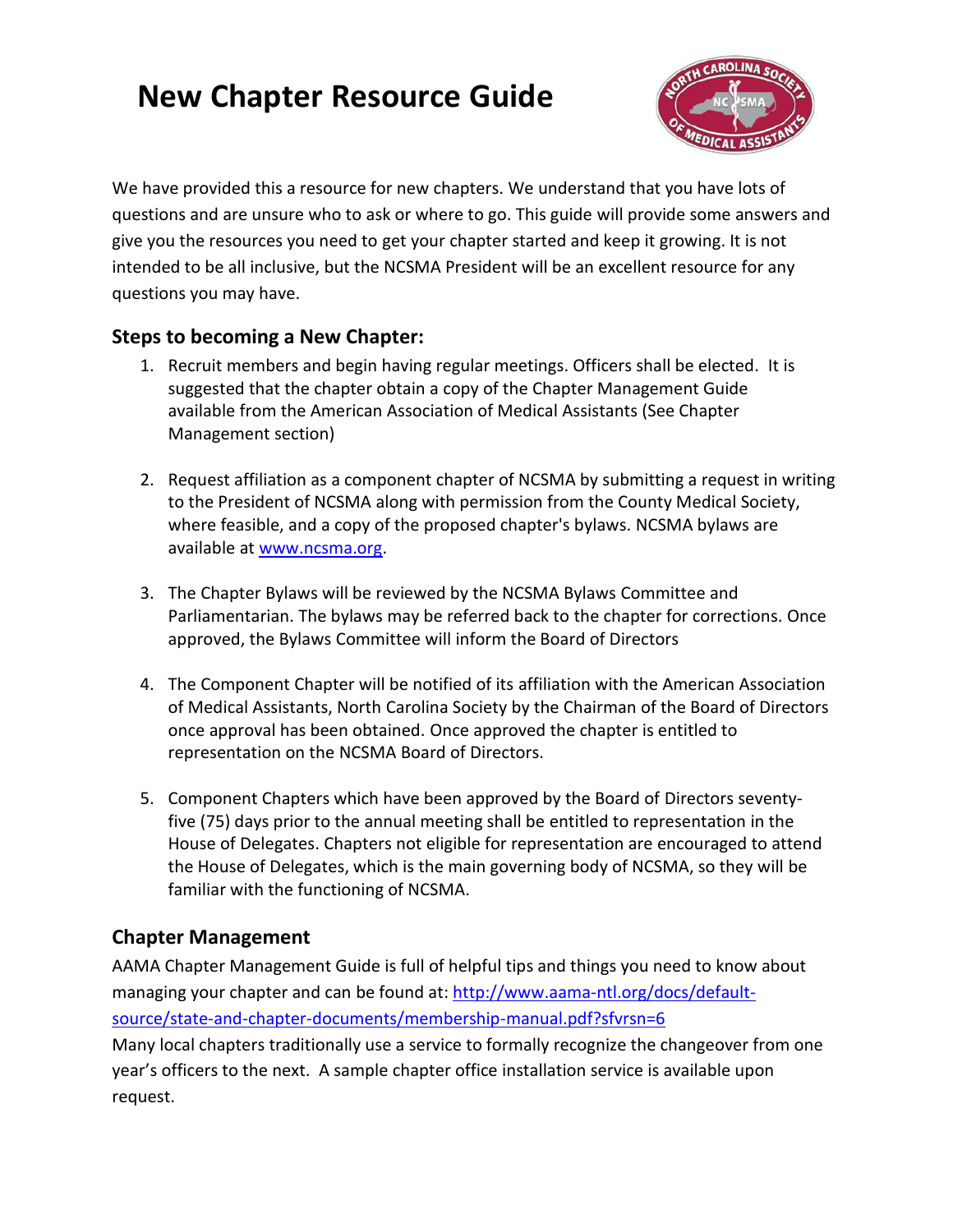## **Chapter Program Planners**

As a new chapter one of the services you can provide to your chapter members is AAMA approved continuing educational programs. The best resource for program planners is available at[: https://www.aama-ntl.org/docs/default-source/program-planners/program-planners](https://www.aama-ntl.org/docs/default-source/program-planners/program-planners-guide.pdf)[guide.pdf](https://www.aama-ntl.org/docs/default-source/program-planners/program-planners-guide.pdf) The friendly staff at AAMA are only a phone call or email away if you have questions.

## **Chapter Webpage**

Did you know that each chapter has their own webpage? The NCSMA website at [www.ncsma.org](http://www.ncsma.org/) has a page devoted to your chapter. It is a blank slate for you to list any information you may feel is helpful to your chapter members such as:

- Chapter officers with contact info (no addresses please, just telephone and email)
- Meeting information (where do you meet, when do you meet, what time do you meet)
- Any special events your chapter may be planning
- Whatever information you want members or potential members to know (try and keep the information as generic as possible, because unless you update it the information will not change, so it is better to provide information like: We meet on the first Thursday of the month in Education Room 134 of the Anytown Hospital Annex, located at 123 N Main Street at 6:30 pm, rather than giving a particular date, unless you want to change it every month.)

# **Chapter Representation on the State Level**

As an official chapter you have representation on the NCSMA Board of Directors and the House of Delegates. The Board of Directors meets four times a year and the House of Delegates meets during the annual convention and is subject to a called meeting, if necessary.

- Board of Directors Meetings each chapter is entitled to one representative to vote on behalf of the chapter in matters pertaining to the state. This representative is usually the chapter president, but if they are unable to attend another chapter member may be designated:
	- $\circ$  Preconvention on Thursday evening just prior to the beginning of the annual convention (held in the Spring and includes at least two full days of AAMA approved continuing educational offerings)
	- $\circ$  Post convention on Sunday morning just after the close of the annual convention
	- o Summer Seminar on Saturday evening or Sunday morning after the AAMA approved continuing educational meetings on a Saturday (usually scheduled in July or August, but can be in other months)
	- o Winter Seminar- on Saturday evening or Sunday morning after the educational meetings on a Saturday (usually scheduled in January)